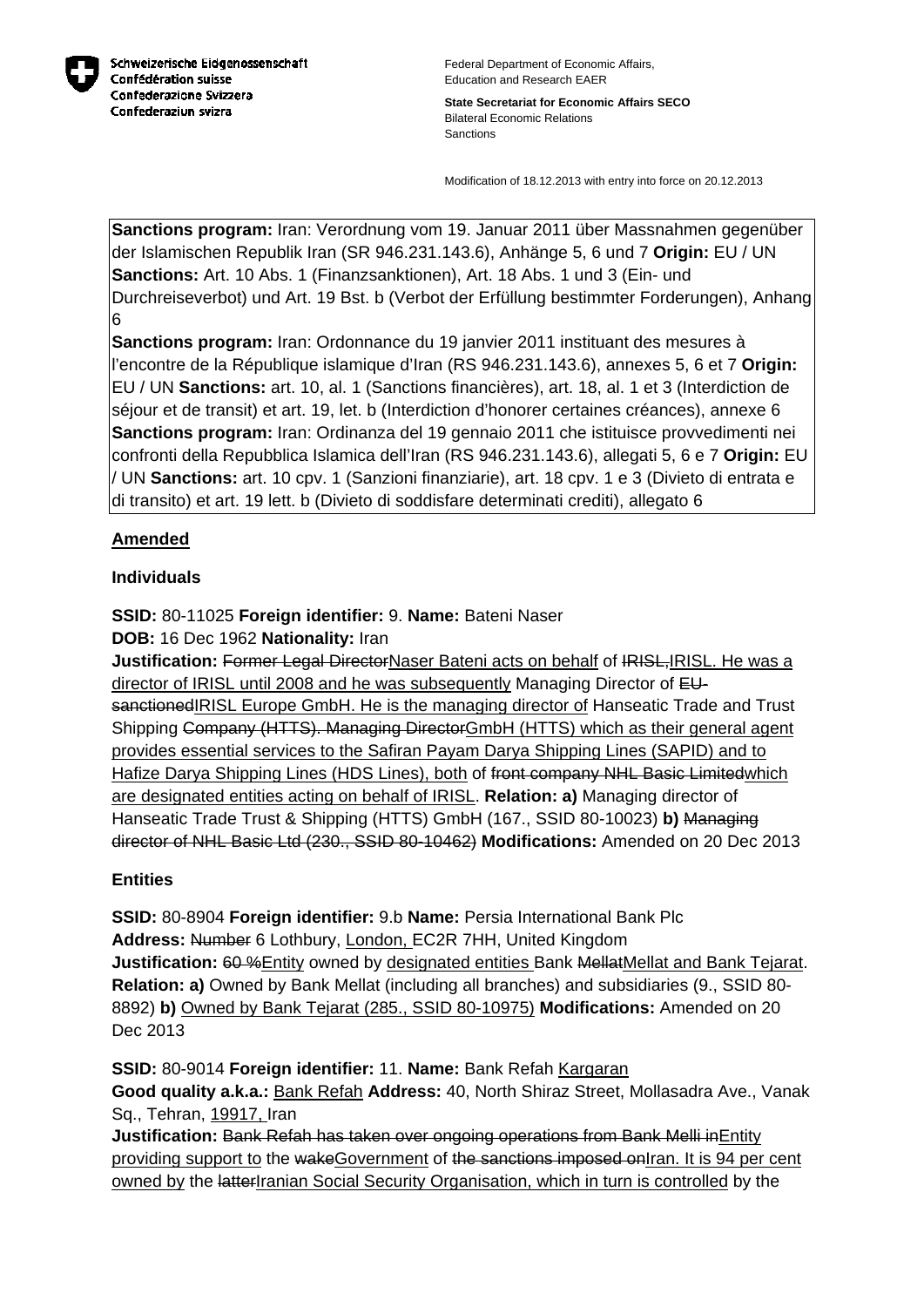European UnionGovernment of Iran, and it provides banking services to government ministries. **Other information:** SWIFT: REF AIRTH **Modifications:** Amended on 20 Dec 2013

**SSID:** 80-9071 **Foreign identifier:** 21. **Name:** Export Development Bank of Iran (EDBI) (including all branches and subsidiaries)

**Address: a)** Export Development Building, 21th21st floor, Tose'e tower, 15th stSt, Ahmad Qasir Ave, Tehran, 15138-35711, Iran **b)** next to the 15th Alley, Bokharest Street, Argentina Square, Tehran, Iran **c)** Tose'e Tower, corner of 15th St, Ahmad Qasir Ave., Argentine Square, Tehran, Iran **d)** No. 129, 21's Khaled Eslamboli, No. 1 Building, Tehran, Iran **Justification:** The Export Development Bank of Iran (EDBI) has been involved in the provision of financial services to companies connected to Iran's programmes of proliferation concern and has helped UN-designated entities to circumvent and breach sanctions. ItGovernment-owned company which provides financial services to MODAFL-subordinate entities and to their front companies which support Iran's nuclear and ballistic missile programmes. It has continued to handle payments for Bank Sepah, post designation by the UN, including payments related to Iran's nuclear and ballistic missile programmes. EDBI has handled transactions linked to Iran's defence and missile entities, many of which have been sanctioned by UNSC. EDBI served as a leading intermediary handling Bank Sepah's (sanctioned by UNSC since 2007) financing, including WMD-related payments. EDBI provides financial services to various MODAFL entities and has facilitated ongoing procurement activitiesGovernment of front companies associated with MODAFL entitiesIran. **Other information:** C.R. No. 86936 (Iran). **Modifications:** Amended on 20 Dec 2013

**SSID:** 80-9207 **Foreign identifier:** 37. **Name:** Iranian Offshore Engineering & Construction Co (IOEC)

**Address: a)** 18 Shahid Dehghani Street, Qarani Street, Tehran, 19395-5999 **b)** No 52 North Kheradmand Avenue (Corner of 6th Alley), Tehran, Iran

**Justification:** Energy sector firm involvedImportant entity in the construction of the uranium enrichment site at Qom/Fordow. Subjectenergy sector which provides substantial revenues to UK, Italianthe Government of Iran. As such, IOEC provides financial and Spanish export denialslogistical support to the Government of Iran. **Other information:** Website: http://www.ioec.com **Modifications:** Amended on 20 Dec 2013

**SSID:** 80-9212 **Foreign identifier:** 38. **Name:** Iran Insurance Company **Good quality a.k.a.:** Bimeh Iran **Address: a)** 121 Fatemi Ave., P.O.Box 14155-6363, Tehran, Iran **b)** 107 Fatemi Ave., P.O.Box 14155-6363, Tehran, Iran **Justification: Iran Insurance Company has insured Government-owned company which** provides financial support to the purchaseGovernment of various items that can be used in programmes that are sanctioned by UNSCR 1737. Purchased items insured include helicopter spare parts, electronics, and computers with applications in aircraft and missile navigationIran. **Modifications:** Amended on 20 Dec 2013

**SSID:** 80-9288 **Foreign identifier:** 51. **Name:** MASNA (Moierat Saakht Niroogahye Atomi Iran)

**Good quality a.k.a.:** Managing Company for the Construction of Nuclear Power Plants **Address:** P.O.Box 14395-1359, Tehran, Iran

**Justification:** Subordinate to AEOI and Novin Energy (both designated under UNSCR 1737). Involved in the development of nuclear reactors. **Relation: a)** Subordinate to Atomic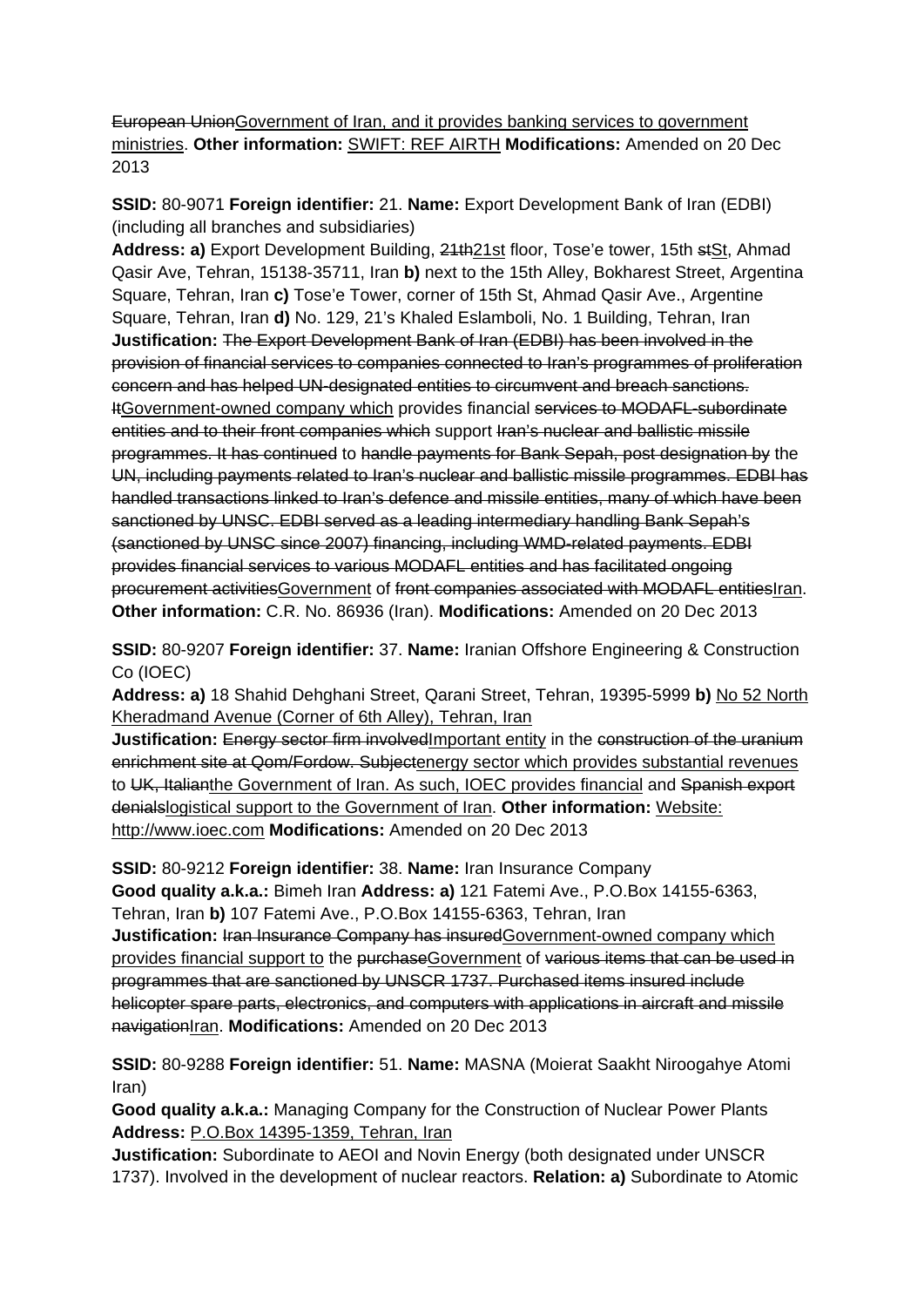Energy Organisation of Iran (AEOI) (E.37.A.1., SSID 80-8325) **b)** Subordinate to Novin Energy Company (E.47.A.6., SSID 80-8514) **Modifications:** Amended on 20 Dec 2013

## **SSID:** 80-9357 **Foreign identifier:** 64. **Name:** Onerbank ZAO

**Good quality a.k.a.: a)** Onerbank ZAT **b)** Eftekhar Bank **c)** Honor Bank **d)** Honorbank **e)**  North European Bank **Address:** Ulitsa Klary Tsetkin 51-1, Minsk, 220004, Belarus **Justification:** Belarus-based bank owned by Bank Refah Kargaran, Bank Saderat and Bank Toseeh Saderat Iran. **Modifications:** Amended on 20 Dec 2013

### **SSID:** 80-9393 **Foreign identifier:** 70. **Name:** Post Bank of Iran

**Good quality a.k.a.: a)** Post Bank Iran **b)** Post Bank **Address:** 237, Motahari Ave., Tehran, 1587618118, Iran

**Justification:** Post Bank has evolved from being an Iranian domestic bank to a bankCompany which facilitates Iran's international trade. Acts on behalf is majority owned by the Government of Bank Sepah (designated under UNSCR 1747), carrying out Bank Sepah's transactionsIran and hiding Bank Sepah's connection with transactions in orderprovides financial support to circumvent sanctions. In 2009 Post Bank facilitated business on behalf of Bank Sepah between Iran's defence industries and overseas beneficiaries. Has facilitated business with front company for DPRK's Tranchon Commercial Bank, known for facilitating proliferation-related-related business between Iran and the DPRKGovernment of Iran. **Relation:** Acts on behalf of Bank Sepah (E.47.A.8., SSID 80- 8328) **Other information:** Website: www.postbank.ir **Modifications:** Amended on 20 Dec 2013

**SSID:** 80-9702 **Foreign identifier:** 113. **Name:** Islamic Republic of Iran Shipping Lines (IRISL) (including all branches and subsidiariesIRISL)

**Address: a)** No. 37, Aseman Tower,Tower (Sky Tower), Sayyade Shirazee Square, Pasdaran Ave., P.O.Box 19395-1311, Tehran, Iran **b)** No. 37, Corner of 7th Narenjestan, Sayad Shirazi Square, After Noboyand Square, Pasdaran Ave., Tehran, Iran **Justification:** IRISL has been involved in the shipment of military-related cargo, including proscribed cargoarms-related materiel from Iran.Iran in violation of paragraph 5 of UNSC Resolution 1747(2007). Three such incidents involved clear violations that were reported to the UN Security Council Iran Sanctions Committee. IRISL's connection to proliferation was such that the UNSC called on states to conduct inspections of IRISL vessels, provided there are reasonable grounds to believe that the vessel is transporting proscribed goods,Committee in UNSCRs 1803 and 19292009. **Other information:** IRISL IMO numbersNrs: 9051624; 9465849; 7632826; 7632814; 9465760; 8107581; 9226944; 7620550; 9465863; 9226956; 7375363; 9465758; 9270696; 9193214; 8107579; 9193197; 8108559; 8105284; 9465746; 9346524; 9465851; 81129908112990. **Modifications:**  Amended on 20 Dec 2013

**SSID:** 80-9794 **Foreign identifier:** 129. **Name:** Bushehr Shipping Company Limited (Tehran)Limited

**Good quality a.k.a.:** Bimeh Iran **Address: a)** 143/1 Tower Road Sliema, Slm, 1604, Malta **b)**  $c$ /o Hafiz Darya Shipping Company, No. 60, Ehteshamiyeh Square 60, Neyestani 7, PasdaranSquare, 7th Neyestan Street, Pasdaran Avenue, Tehran, Iran **Justification: Owned or controlledBushehr Shipping Company Limited is owned by IRISL. Relation:** Owned or controlled by Islamic Republic of Iran Shipping Lines (IRISL) (113.,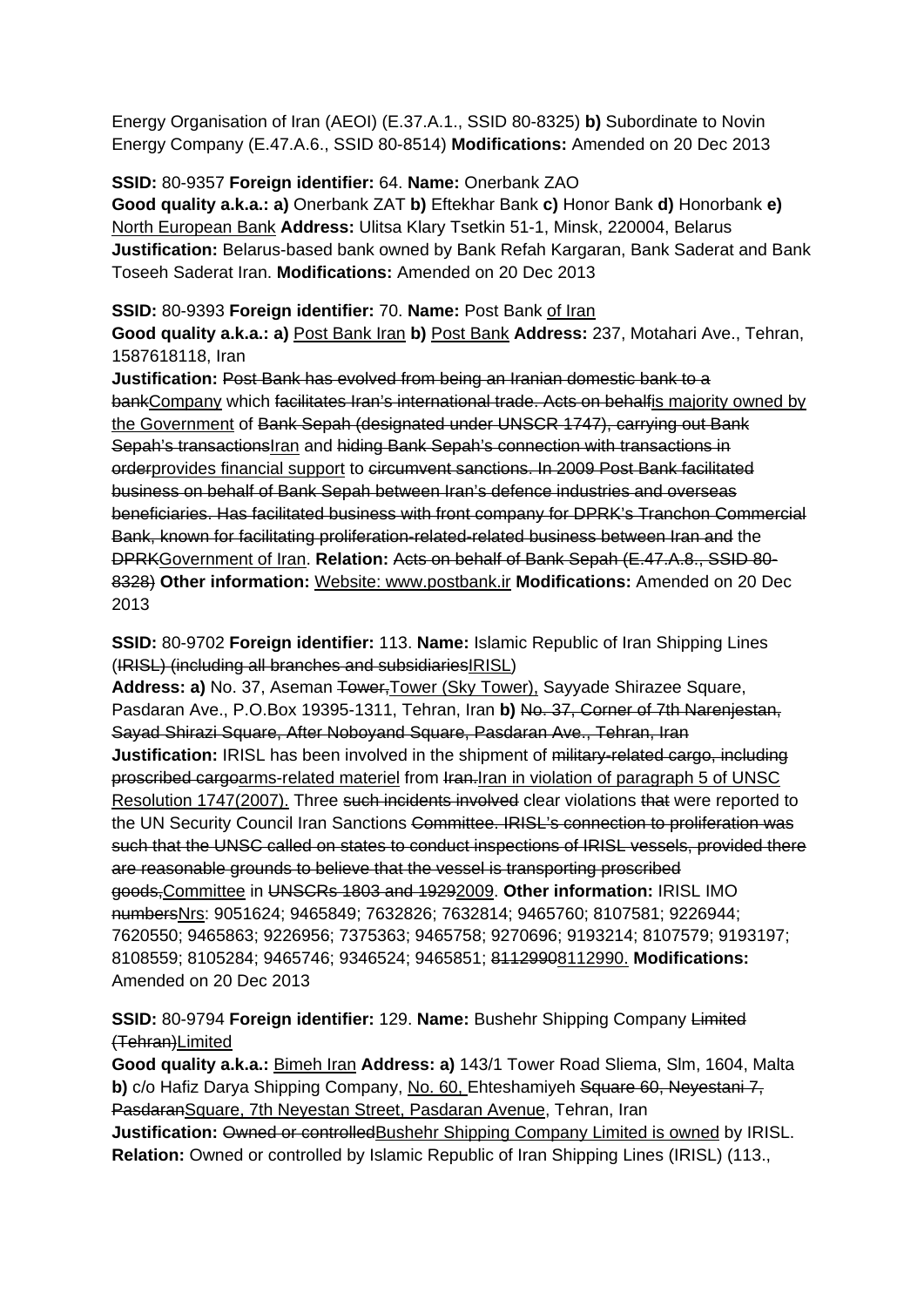SSID 80-9702) **Other information:** Registration No. C 37422; IMO number 9270658. **Modifications:** Amended on 20 Dec 2013

**SSID:** 80-9982 **Foreign identifier:** 160. **Name:** Good Luck Shipping Company LLC **Good quality a.k.a.:** Good Luck Shipping Company **Address: a)** Ahmad Ghubash Building, Oud Mehta, Office no 206/207, P.O.Box 8486, Bur5562, Dubai, United Arab Emirates **b)**  P.O.Box 8486, Dubai, United Arab Emirates

**Justification:** Company acting on behalf of IRISL. Controlled by Mohammad Moghddami Fard. Good Luck Shipping Company was established to replaceLLC as the Oasis Freight Company alias Great Ocean Shipping Services, which was sanctioned and wound up by court order. Good Luckagent for Hafize Darya Shipping Company issued false transport documents for IRISL and entities owned or controlled by IRISL. Acts on behalf of designated HDSL and SapidLines (HDS Lines) in the United Arab Emirates. Set up in June 2011 asEmirates provides essential services to HDS Lines which is a resultdesignated entity acting on behalf of sanctions, to replace Great Ocean Shipping ServicesIRISL. **Relation: a)**  Acts on behalf of Islamic Republic of Iran Shipping Lines (IRISL) (113., SSID 80-9702) **b)**  Acts on behalf of Hafiz Darya Shipping Lines (HDSL) (166., SSID 80-10015) **c)** Controlled by Fard Mohammad Moghaddami (20., SSID 80-11073) **d)** Acts on behalf of Safiran Payam Darya (258., SSID 80-10741) **Modifications:** Amended on 29 Jun 2013, 20 Dec 2013

**SSID:** 80-10015 **Foreign identifier:** 166. **Name:** HafizeHafiz Darya Shipping Lines (HDSL) **Good quality a.k.a.:** HDS Lines **Address: a)** No 35 Ehteshamieh SQ.60, Ehteshamiyeh Square, 7th Nevestan 7, Pasdaran, P.O.Box 1944833546Street, Pasdaran Avenue, Tehran, Iran **b)** No. 60 Ehteshamiyeh Square, 7th Neyestan Street, Pasdaran Avenue, Tehran, Iran **Justification:** ActsHDSL has taken over as beneficial owner a number of Islamic Republic of Iran Shipping Line's (IRISL) vessels. Accordingly, HDSL is acting on behalf of IRISL performing container operations using vessels owned by IRISL. **Relation:** Acts on behalf of Islamic Republic of Iran Shipping Lines (IRISL) (113., SSID 80-9702) **Other information:** Third Floor of IRISL's Aseman Tower **Modifications:** Amended on 20 Dec 2013

**SSID:** 80-10023 **Foreign identifier:** 167. **Name:** Hanseatic Trade Trust & Shipping (HTTS) GmbH

**Address: a)** Schottweg 7, Hamburg, 22087, Germany **b)** Opp 7th Alley, Zarafshan St, Eivanak St, Qods Township

**Justification:** Controlled by and/orHanseatic Trade and Trust Shipping GmbH (HTTS) is the general agent for and as such provides essential services to Safiran Payam Darya Shipping Lines (SAPID) and to Hafize Darya Shipping Lines (HDS Lines), both of which are entities designated as acting on behalf of IRISL. HTTS is registered under the same address as IRISL Europe GmbH in Hamburg, and its principal Dr. Naser Baseni was previously employed with IRISL. **Relation:** Owned or controlled by or acting on behalf of Islamic Republic of Iran Shipping Lines (IRISL) (including all branches and subsidiaries) (113., SSID 80-9702) **Other information:** HTTS GmbH. **Modifications:** Amended on 20 Dec 2013

**SSID:** 80-10089 **Foreign identifier:** 178. **Name:** Irano Misr Shipping Company **Good quality a.k.a.:** Nefertiti Shipping **Address: a)** No 41, 3rd Floor, Corner of 6th Alley, Sunaei Street, Karim Khan Zand Ave, Tehran **b)** 265, Next to Mehrshad, Sedaghat St., Opposite of Mellat Park, Vali Asr Ave., Tehran, 1A001, Iran **c)** 18 Mehrshad Street, Sadaghat St., Opposite of Mellat Park, Vali Asr Ave., Tehran, 1A001, Iran **d)** 6, El Horeya Rd., El Attarein, Alexandria, Egypt **e)** Inside Damietta Port, New Damietta City, Damietta,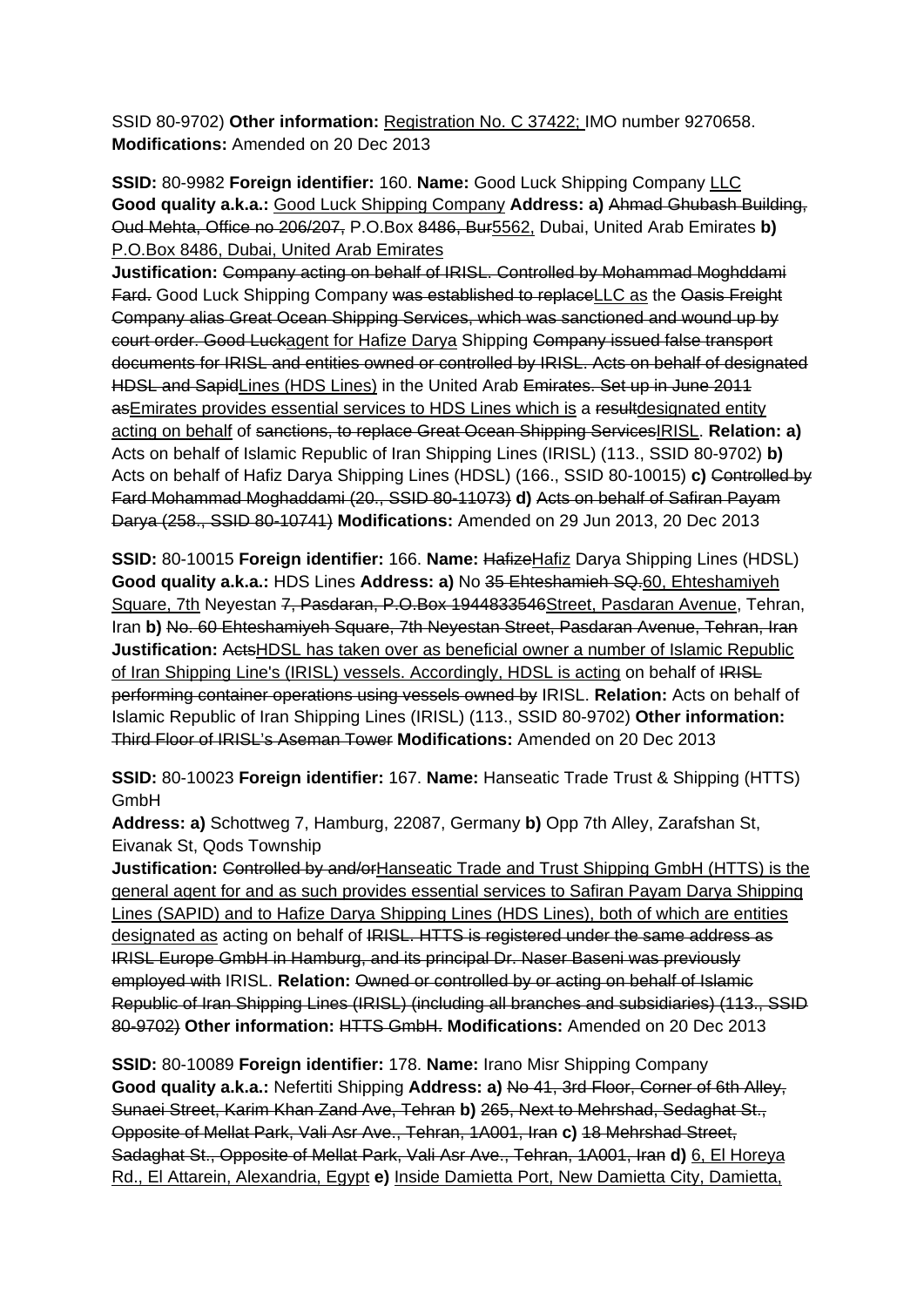Egypt **f)** 403, El Nahda St., Port Said, Port Said, Egypt

**Justification:** Acts on behalf of IRISL, along the Suez Canal and rano Misr Shipping Company as agent for IRISL in Alexandria and Port Said. 51 %-owned byEgypt provides essential services to IRISL. **Relation:** Acting on behalf ofProvides essential services to Islamic Republic of Iran Shipping Lines (IRISL) (including all branches and subsidiaries) (113., SSID 80-9702) **Modifications:** Amended on 20 Dec 2013

**SSID:** 80-10097 **Foreign identifier:** 179. **Name:** Irinvestship Ltd

**Address:** Global House, 61 Petty France10 Greycoat Place, London, SW1H 9EUSW1P 1SB, United Kingdom

**Justification:** OwnedIninvestship Ltd is owned by IRISL. Provides financial, legal, and insurance services for IRISL as well as marketing, chartering, and crew managementIRISL. **Relation:** Owned by Islamic Republic of Iran Shipping Lines (IRISL) (113., SSID 80-9702) **Other information: BusinessCompany Registration DocumentNumber # 4110179 (United** Kingdom).41101 79 **Modifications:** Amended on 20 Dec 2013

**SSID:** 80-10104 **Foreign identifier:** 180. **Name:** IRISL (Malta) Ltd

**Address:** Flat 1, 181143 Tower Road, Sliema, 1605SLM 1604, Malta

**Justification:** Acts on behalf of IRISL (Malta) Ltd is majority owned by IRISL, through IRISL Europe GmbH, which is in Malta. A joint venture with German and Maltese shareholding.turn owned by IRISL. Accordingly, IRISL has been using the Malta route since 2004 and uses Freeport as a trans-shipment hub between the Persian Gulf and EuropeLtd is controlled by IRISL. **Relation:** Acts on behalf ofControlled by Islamic Republic of Iran Shipping Lines (IRISL) (including all branches and subsidiaries) (113., SSID 80-9702) **Other information:** Registration No. C 33735 **Modifications:** Amended on 20 Dec 2013

**SSID:** 80-10114 **Foreign identifier:** 182. **Name:** IRISL Europe GmbH (Hamburg) **Address:** Schottweg 5, Hamburg, 22087, Germany

**Justification:** IRISL's agent in GermanyIRISL Europe GmbH (Hamburg) is owned by IRISL. **Relation:** Owned by Islamic Republic of Iran Shipping Lines (IRISL) (113., SSID 80-9702) **Other information:** V.A.T. Number DE217283818 (Germany). Germany); Registration No. HRB 81573. **Modifications:** Amended on 20 Dec 2013

**SSID:** 80-10126 **Foreign identifier:** 183. **Name:** IRISL Marine Services and Engineering Company

**Good quality a.k.a.:** Qeshm Ramouz Gostar **Address: a)** Sarbandar Gas Station, P.O.Box 199, Bandar Imam Khomeini, Iran **b)** Karim Khan Zand AveAvenue, Iran Shahr Shomai, No 221, Tehran, Iran **c)** No 221Karimkhan Avenue, Northern Iranshahr Street, Karim Khan AveNo 221, Tehran, Iran **d)** Shahaid Rajaee Port Road, Kilometer of 8, Before Tavanir Power Station, Bandar Abbas, Iran **e)** Qesm Ramouz Gostar: No. 86, Khalij-E-Fars Complex, Imam Gholi Khan Blvd, Qeshm Island, Iran **f)** 86 2nd Floor Khajie Fars, Commercial Complex, Emam Gholi Khan Avenue, Qeshm Island, Iran **Justification:** Owned by IRISL. Provides fuel, bunkers, water, paint, lubricating oil and chemicals required by IRISL's vessels. The company also provides maintenance supervision of ships as well as facilities and services for the crew members. IRISL subsidiaries have used US dollar-denominated bank accounts registered under cover-names in EuropeMarine Services and the Middle East to facilitate routine fund transfers. IRISL has facilitated repeated violations of provisions of UNSCR 1747Engineering Company is controlled by IRISL. **Relation:** OwnedControlled by Islamic Republic of Iran Shipping Lines (IRISL)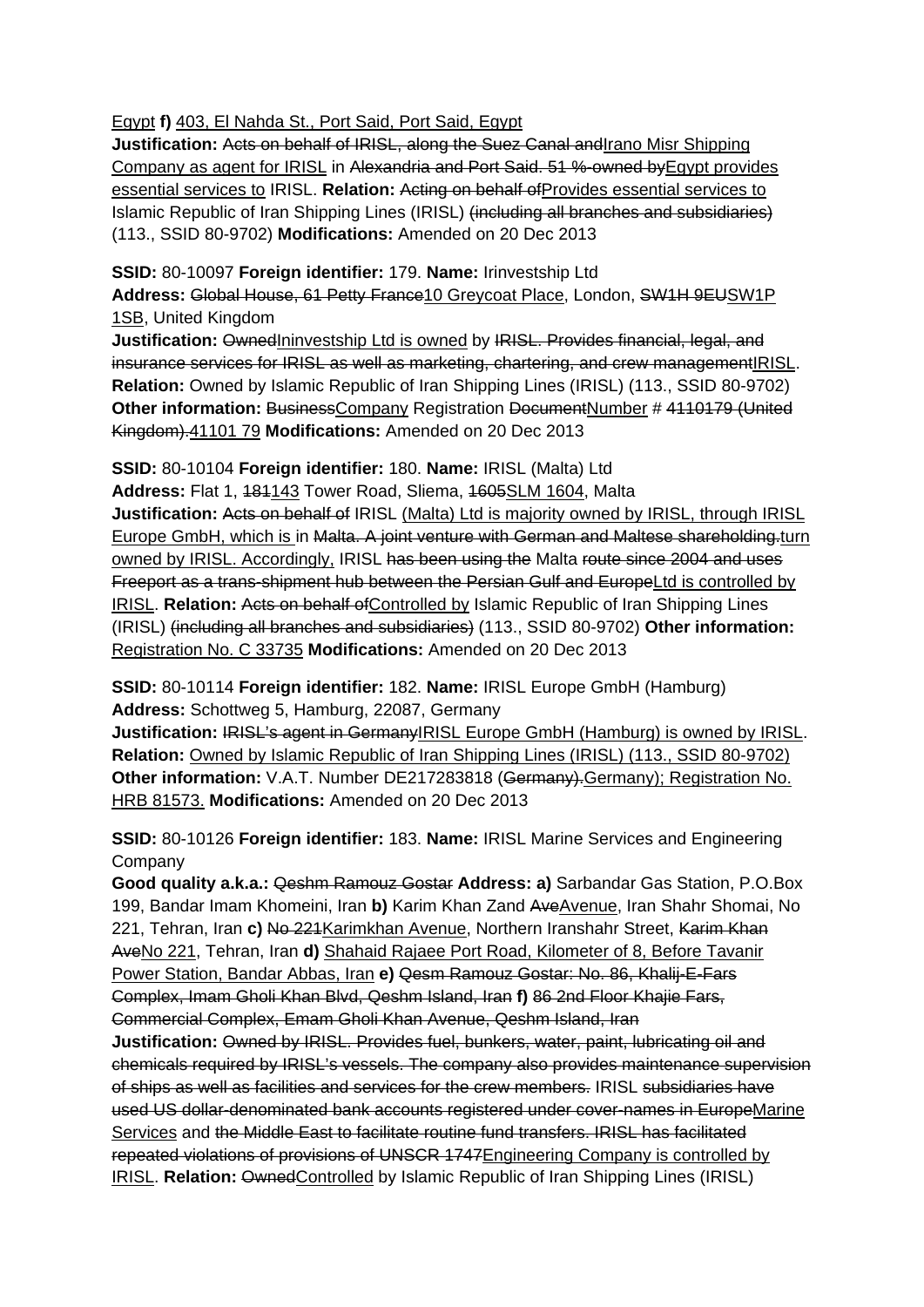(including all branches and subsidiaries) (113., SSID 80-9702) **Modifications:** Amended on 20 Dec 2013

**SSID:** 80-10207 **Foreign identifier:** 196. **Name:** ISI Maritime Limited (Malta) **Address: a)**  $\epsilon$ **/o IranoHind Shipping Co. Ltd., 147/1 St. Lucia Street, Valetta, 1185/lt 1185,** Malta **b)** *c/o IranoHind Shipping Co. Ltd., Mehrshad Street, P.O.Box 15875, Sedaghat St.* opp. Park Mellat vali-e-asr Ave., Tehran, Iran

**Justification: Owned or SI Maritime Limited (Malta) is wholly owned by Irano Hind Shipping** Company which is in turn majority owned by IRISL. Accordingly, ISI Maritime Limited (Malta) is controlled by IRISL. Irano Hind Shipping Company is designated by the UN as owned, controlled, or acting on behalf of IRISL. **Relation:** Owned or controlled by Islamic Republic of Iran Shipping Lines (IRISL) (113., SSID 80-9702) **Other information:** Registration Nr. C 28940 **Modifications:** Amended on 20 Dec 2013

**SSID:** 80-10261 **Foreign identifier:** 206. **Name:** KhazerKhazar Shipping Lines (Bandar Anzali)

**Address: a)** No. 1, End of Shahid Mostafa, Khomeini St., Tohid Square, P.O.Box 43145, Bandar Anzali, 1711-324, Iran **b)** M. Khomeini St., Ghazian, Bandar Anzali, Gilan, Iran **Justification:** 100 %Khazar Shipping Lines is owned subsidiary of IRISL. Total fleet of six vessels. Operates in the Caspian Sea. Has facilitated shipments involving UN-and USdesignated entities, such as Bank Mellli, by shipping cargo of proliferation concern from countries like Russia and Kazakhstan to IranIRISL. **Relation:** Subsidiary ofOwned by Islamic Republic of Iran Shipping Lines (IRISL) (including all branches and subsidiaries) (113., SSID 80-9702) **Modifications:** Amended on 20 Dec 2013

**SSID:** 80-10367 **Foreign identifier:** 217. **Name:** Marble Shipping Limited (Malta) **Address:** 143/1 Tower Road, Sliema, Slm 1604, Malta

**Justification:** Owned or controlledMarble Shipping Limited (Malta) is owned by IRISL. **Relation:** Owned or controlled by Islamic Republic of Iran Shipping Lines (IRISL) (113., SSID 80-9702) **Other information:** Registration No. C 41949 **Modifications:** Amended on 20 Dec 2013

**SSID:** 80-10741 **Foreign identifier:** 258. **Name:** Safiran Payam Darya (SAPID) Shipping Company

**Good quality a.k.a.: a)** Safiran Payam Darya Shipping Lines **b)** SAPID Shipping Company **Address: a)** No 1 Eighth Narengestan33241 - Narenjestan 8th St, Artesh Street,

FarmaniehBlvd, Aghdasieh, P.O.Box 19635-1116, Tehran, Iran **b)** 33 Eighth Narenjestan, Artesh Street, P.O.Box 19635-1116, Tehran, Iran

**Justification:** ActsSafiran Payam Darya (SAPID) has taken over as beneficial owner a number of Islamic Republic of Iran Shipping Line's (IRISL) vessels. Accordingly, it is acting on behalf of IRISL performing bulk servicesIRISL. **Relation:** Acts on behalf of Islamic Republic of Iran Shipping Lines (IRISL) (113., SSID 80-9702) **Other information:** Alternative Address: Third Floor of IRISL's Aseman Tower **Modifications:** Amended on 20 Dec 2013

**SSID:** 80-10800 **Foreign identifier:** 263. **Name:** Shipping Computer Services Company (SCSCOL)

**Address: a)** No 37 Asseman, Shahid Sayyad Shirazee sq., Pasdaran ave.,Shirazees Ave, P.O.Box 1587553 13511587553-1351, Tehran, Iran **b)** No 13, 1st Floor, Abgan Alley, Aban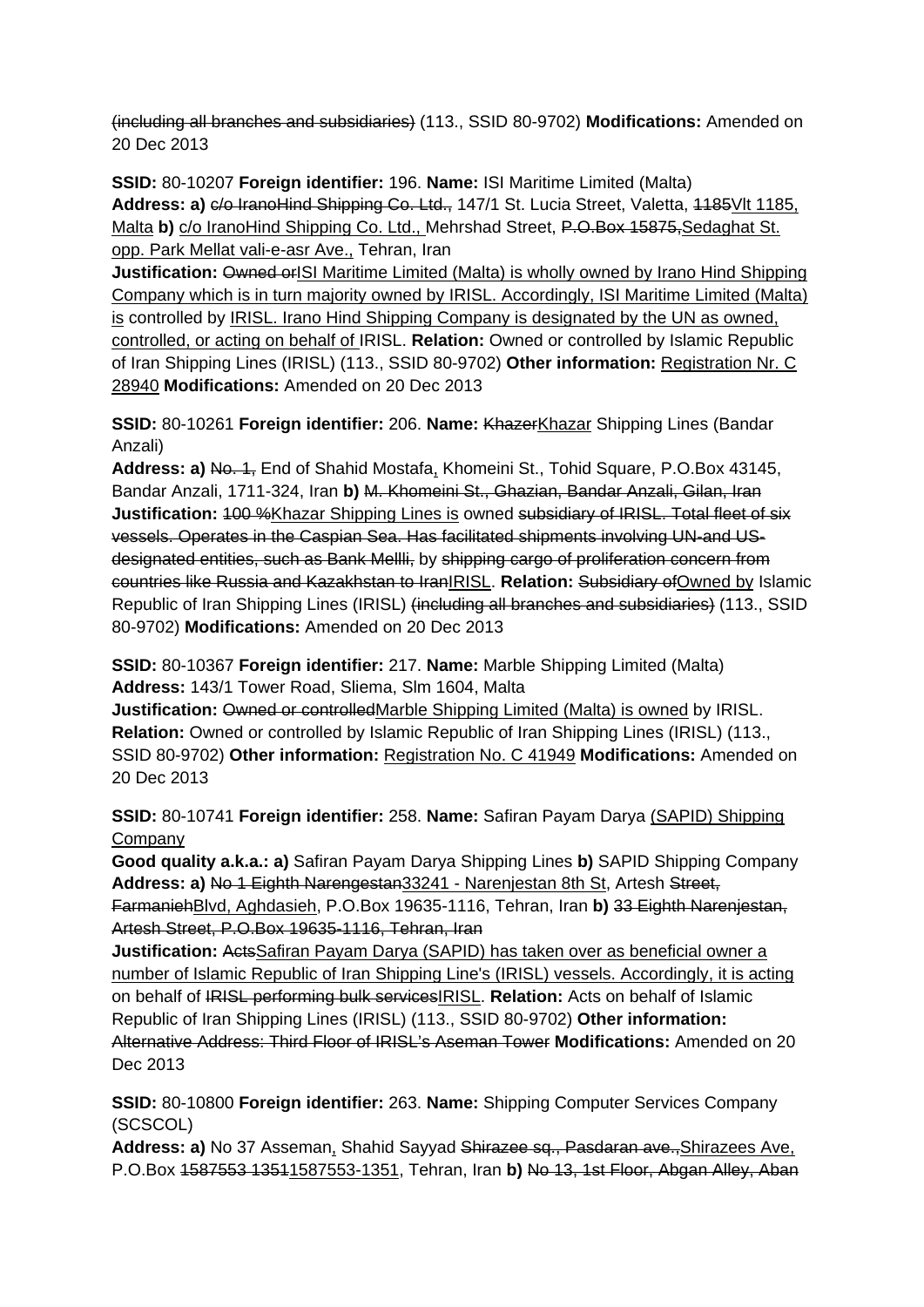ave., Karimkhan Zand Blvd, Tehran, 15976, Iran

**Justification:** Owned or Shipping Computer Services Company is controlled by, or acts on behalf of,by IRISL. **Relation:** Owned or controlled by or acting on behalf of Islamic Republic of Iran Shipping Lines (IRISL) (113., SSID 80-9702) **Modifications:** Amended on 20 Dec 2013

**SSID:** 80-10823 **Foreign identifier:** 267. **Name:** Soroush Saramin Asatir (SSA) **Good quality a.k.a.: a)** Soroush Sarzamin Asatir Ship Management Company **b)** Rabbaran Omid Darya Ship Management Company **c)** Rahbaran Omid Darya Shipmanagement Company **d)** Sealeaders **Address:** No 14 (alt. 5) Shabnam Alley, Fajr Street, Shahid Motahhari Avenue, P.O.Box 196365-1114, Tehran, Iran

**Justification:** Acts on behalfSoroush Saramin Asatir (SSA) operates and manages a number of IRISL. A Tehran-based ship management companyIslamic Republic of Iran Shipping Lines (IRISL) vessels. Accordingly, it acts as technical manager for manyon behalf of SAPID's vesselsIRISL and provides essential services to it. **Relation:** Acts on behalf of Islamic Republic of Iran Shipping Lines (IRISL) (113., SSID 80-9702) **Modifications:**  Amended on 20 Dec 2013

**SSID:** 80-10831 **Foreign identifier:** 268. **Name:** South Way Shipping Agency Co. Ltd **Good quality a.k.a.:** Hoopad Darya Shipping Agent **Address: a)** No. 101, Shabnam Alley, Ghaem Magham Street, Tehran, Iran (Hoopad Darya Shipping Agency) **b)** Hoopad Darya Shipping Agency building, Imam Khomeini Blvd, Bandar Abbas, Iran (Bandar Abbas Branch) **c)** Hoopad Darya Shipping Agency building B.I.K. port complex, Bandar Imam Khomeini, Iran (Imam Khomieni Branch) **d)** Flat no.2-2nd floor, SSL Building, Coastal Blvd, between City Hall and Post Office, Khorramshahr, Iran (Khorramshahr Branch) **e)** Opposite to city post office, no. 2 telecommunication center, Bandar Assaluyeh, Iran (Assaluyeh Branch) **Justification:** Controlled by IRISL and acts for IRISLSouth Way Shipping Agency Co Ltd manages container terminal operations in Iranian ports overseeing such tasks as loading Iran and unloadingprovides fleet personnel services in Bandar Abbas on behalf of IRISL. Accordingly, South Way Shipping Agency Co Ltd is acting on behalf of IRISL. **Relation:** Controlled byActs on behalf of Islamic Republic of Iran Shipping Lines (IRISL) (including all branches and subsidiaries) (113., SSID 80-9702) **Other information:** Chabahar Branch, Bushehr Branch: No address available **Modifications:** Amended on 20 Dec 2013

**SSID:** 80-10923 **Foreign identifier:** 279. **Name:** Valfajr 8th Shipping Line Co.Line **Good quality a.k.a.: a)** Valfajr 8th Shipping Line **b)** Valfajr **Address: a)** No 119, Corner Shabnam Ally, Shoaa Square Ghaem-MagamGhaem Magam Farahani, P.O.Box 15875/4155, Tehran, Iran **b)** Abyar Alley, Corner of Shahid Azodi St. & Karim Khan Zand Ave<sub>.</sub>, Tehran, Iran **c)** Shahid Azodi St. Karim Khan Zand Zand Ave., Abiar Alley., P.O.Box 4155, Tehran, Iran

**Justification:** A 100 % owned subsidiary of IRISL. It conducts transfers between Iran and the Gulf States such as Kuwait, Qatar, Bahrain, UAE, and Saudi Arabia. Valfajr is a Dubai based subsidiary of Islamic Republic of Iran8th Shipping Lines (IRISL) that provides ferry and feeder services, and sometimes couriers freight and passengers across the Persian Gulf. Valfajr in Dubai booked ship crews, booked supply vessel services, prepared ships for arrival and departure and for loading and unloading in port. Valfajr has port calls in the Persian Gulf and India. As of mid-June 2009, Valfajr shared the same building with IRISL in Port Rashid in Dubai, United Arab Emirates (UAE), and also shared the same building with IRISL in Tehran, IranLine is owned by IRISL. **Relation:** Subsidiary ofOwned by Islamic